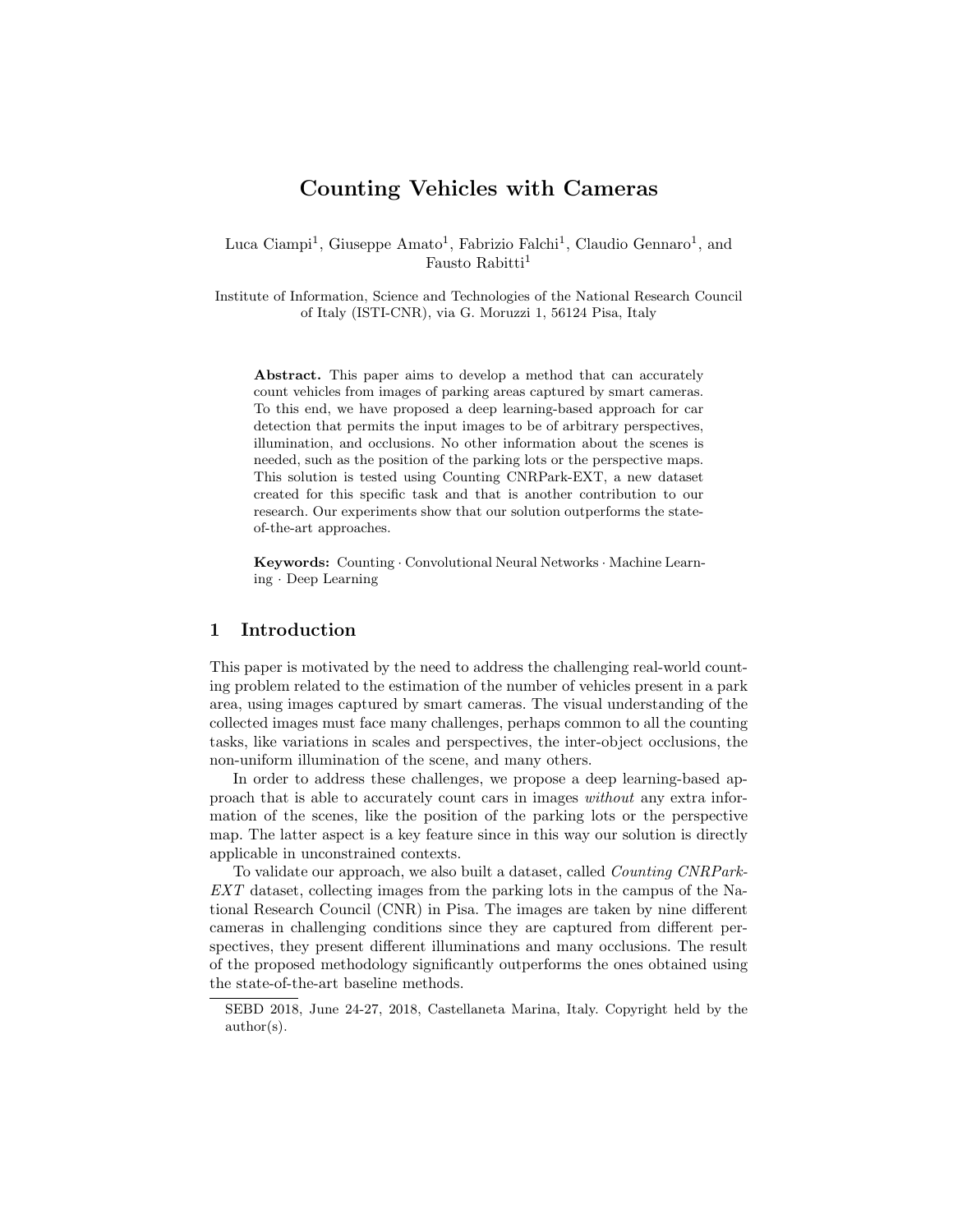# 2 Related Work

Objects counting has been tackled in computer vision by various techniques, especially for the estimation of the number of people in crowded scenes. Following the taxonomies adopted in [11] and [14] we can divide counting approaches into four main categories: counting by detection, counting by clustering, counting by regression and counting by density estimation.

Counting by detection is a supervised approach where a sliding window detector (i.e. a classifier that is slid over the entire image) previously trained is used to detect objects in the scene. This information is then used to count the number of objects. In the *monolithic* detection the classifier is trained in order to recognize the whole object we want to detect [7], while in the part-based detection we looking for specific parts of the object (such as head and shoulders for people detection) [9]. Finally, in the shape-matching detection, the classifier is about object shapes, for example composed of ellipses [15]. Even if these methods are quite simple to understand, they suffer in scenes with occlusions.

Counting by clustering tackles the counting problem in an unsupervised way. A clear advantage is that such an approach does not need to be trained and it is out of the box. However, the counting accuracy of such fully unsupervised methods is in general limited. The clustering by self-similarities technique relies on tracking simple image features and probabilistically group them into clusters, like in [1]. Then we can count clusters belonging to a certain category. The clustering by motion similarities approach relies instead on the assumption that a pair of points that appears to move together is likely to be part of the same individual, hence coherent feature trajectories can be grouped together to represent independently moving-entities, like in [13]. The main drawback in such a method is that it only works with continuous image frames and not with static images.

Counting by regression is a supervised method that tries to establish a direct mapping (linear or not) from the image features to the number of objects present in an image without explicit object detection or tracking. Since it does not rely on a specific classifier or model previously trained, it is more robust to occlusions and perspective distortions.

Finally, counting by *density estimation* is a supervised technique that extends in some way counting by regression approach, introduced in [8]. In this case, the (linear or not) mapping is between image features and a corresponding density map (i.e. a continuous-valued function), and not between features and the number of objects. Then we can calculate the integral over any region in the density map obtaining the count of objects within that region. This approach is robust to occlusions and perspective distortions because it does not rely on a specific classifier previously trained, just like counting by regression approach as well, but the key difference is that now we are exploiting a *pixel level mapping*: each pixel of the image is represented by a feature vector and mapped to a pixel of the corresponding density map. In some way, unlike in counting by regression, now we are incorporating spatial information in the learning process.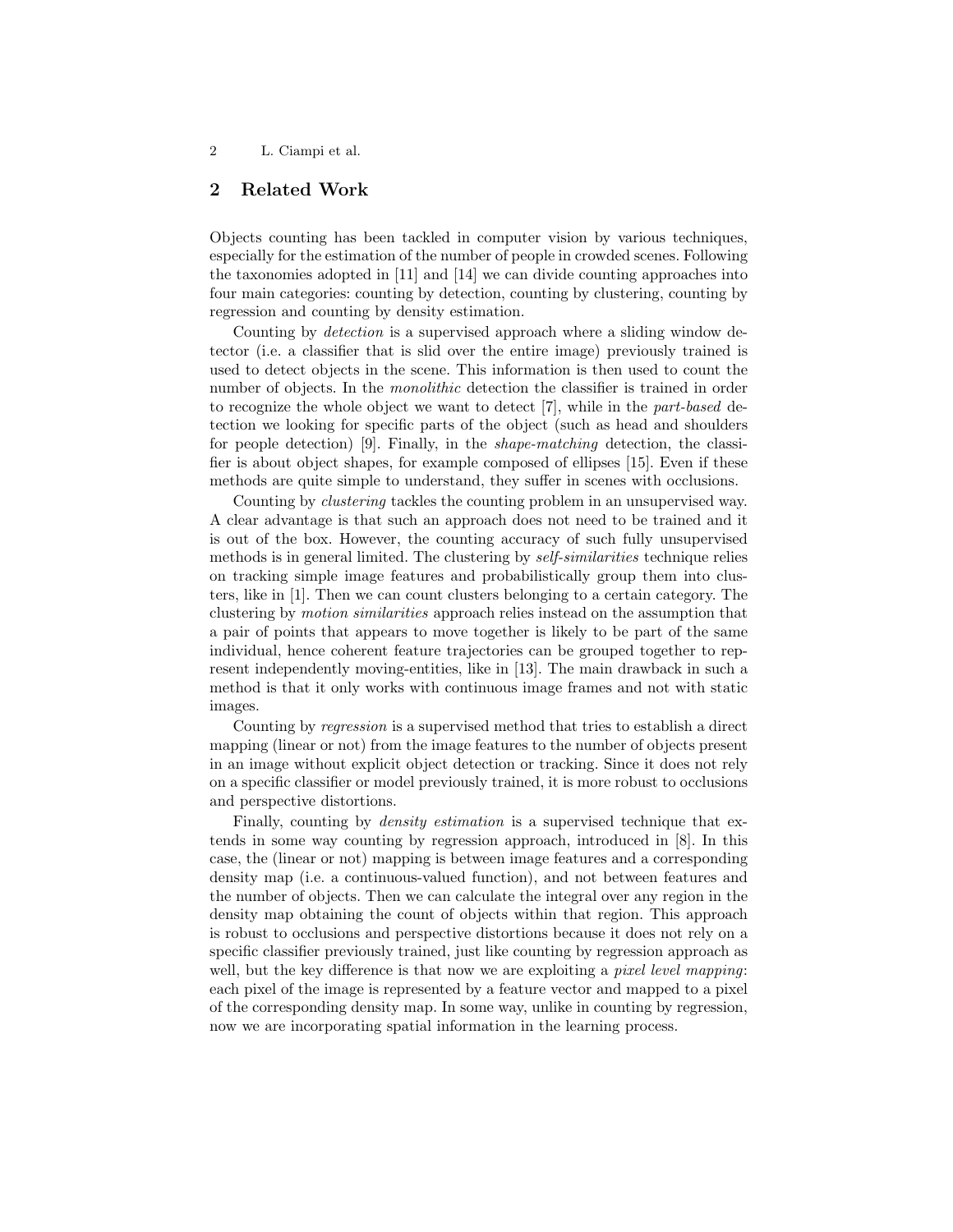The extraction of suitable features is a crucial operation for all the four approaches that have been described. Since, in general, handcrafted features suffer a drop in accuracy when subjected to challenging situations (variances in illumination, perspective distortion, severe occlusion, etc.), most state-of-theart counting methods employ deep-learning approaches, in particular exploiting Convolutional Neural Networks (CNNs), in order to extract suitable task-specific features automatically. Some works that use CNNs are [4] and [3] for crowd counting, and [12] for the vehicles counting task.

#### 3 Dataset

A contribution of this paper is the creation of "Counting CNRPark-EXT", a dataset of roughly 4,000 images containing more than 79,000 labeled cars. This dataset is based on the CNRPark-EXT dataset, presented in [2], a collection of roughly 150,000 bounding-box annotated images of vacant and occupied parking slots in the campus of the National Research Council (CNR). This dataset is challenging and describes most of the difficult situations that can be found in a real scenario: the images are captured by nine different cameras under various weather conditions, angles of view and light conditions. Furthermore, another challenging aspect is due to the presence of partial occlusion patterns in many scenes such as obstacles (trees, lampposts, other cars) and shadowed cars.

The CNRPark-EXT dataset is specifically designed for parking lot occupancy detection and it is not directly usable for the counting task, since each image, called patch, contains one single park space labeled according to the occupancy status of it, 0 for vacant and 1 for occupied. Since the purpose of this work is to count cars present in an image, the information needed to build the ground truth are full images (and not patches), the total number of vehicles considered in an entire scene, and, at least for some techniques, the locations of these vehicles. Therefore, starting from the CNRPark-EXT dataset, we summed up the occupancy status of the patches belonging to a same full image (note that a car space is occupied if and only if a car is present in the car space), obtaining the total number of cars considered in the whole scenes (i.e. obtaining a perimage ground truth). Only bounding boxes corresponding to occupied spaces are considered, identifying cars to be counted (i.e. obtaining a per-object ground truth). Table 1 reports the composition of Counting CNRPark-EXT dataset.

Table 1. Details of the dataset used in the experiments, with the various proposed subsets.

| Subset         | Number Images Number Slots Number Cars |         |        |
|----------------|----------------------------------------|---------|--------|
| A II           | 4.081                                  | 144.965 | 79.307 |
| Train          | 2.661                                  | 94.493  | 47.616 |
| Validation 524 |                                        | 18.647  | 13.415 |
| Test           | 896                                    | 31.825  | 18.276 |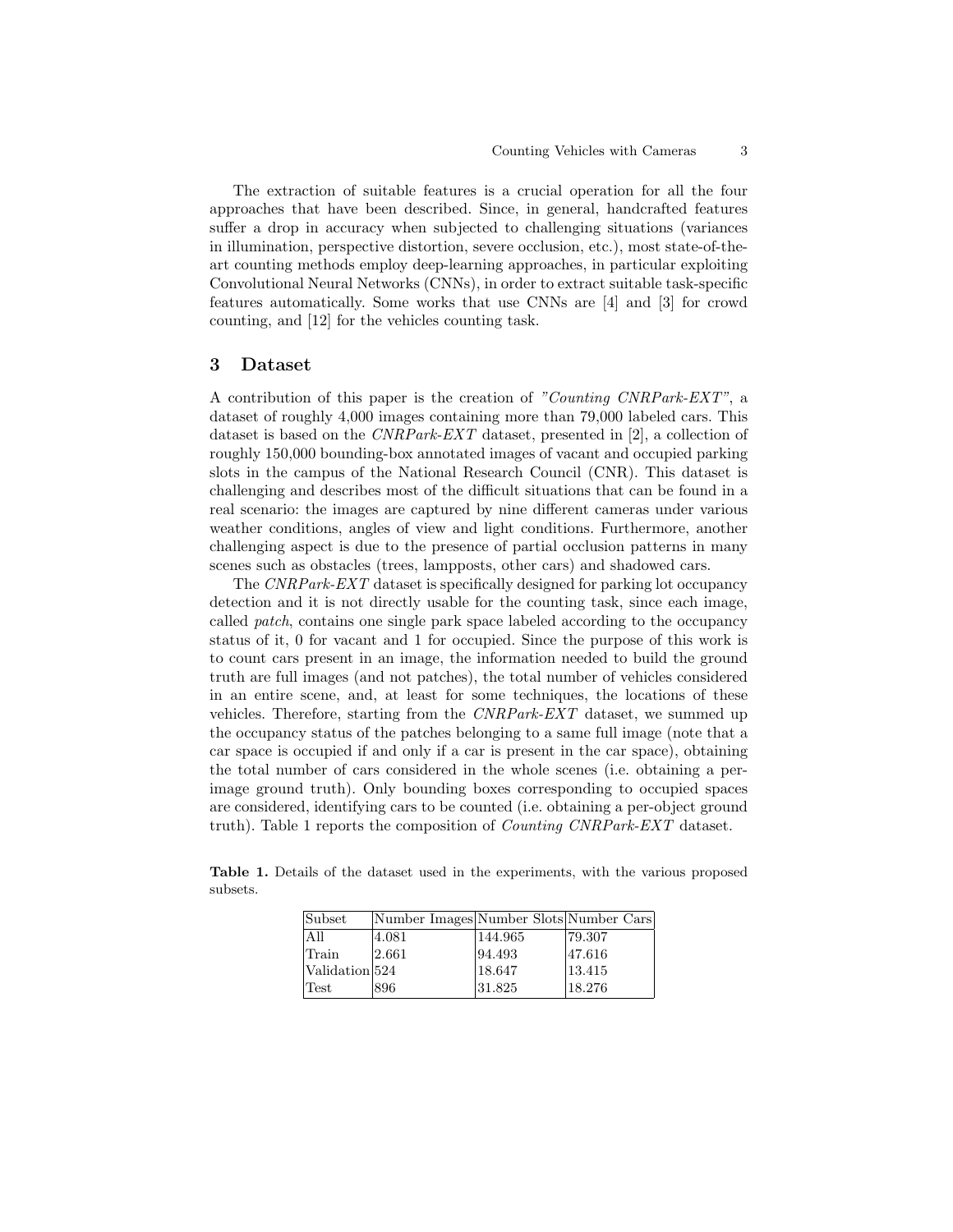### 4 A new vehicles counting solution using Mask R-CNN

Our solution is based on Mask R-CNN [6], a very popular deep convolutional neural network, employed in many detection systems. Unlike previous methods that tackle the localization problem by building a sliding-window detector, Mask R-CNN solves the problem by operating within the 'recognition using regions' paradigm [5], taking an image as input and producing as output labels for each detected object together with bounding boxes and masks localizing them. The authors differentiate between the convolutional backbone architecture, used for features extraction over an entire image, and the network head for bounding-box recognition (classification and regression) and mask prediction that is applied to each proposed region.

As a starting point, we considered a model of Mask R-CNN pre-trained on the COCO dataset [10], a large dataset composed of images describing complex everyday scenes of common objects in their natural context, categorized in 80 different categories. In order to count vehicles, we considered the detected objects belonging to the car and truck categories. Since this network is a generic objects detector, we specialize it to recognize the vehicles we want to count.

The first step has been the creation of a suitable labeled training set. In the case of Mask R-CNN, these labels correspond to masks and bounding boxes. As mentioned before, since the labels of our dataset are bounding boxes (perhaps not very accurate, since they localize parking lots and not the cars), we needed to add the masks on the vehicles to be detected in order to make Counting CNRPark-EXT dataset useful for our purposes. Mask creation is a very timeexpensive operation - for each car in each image, we should associate the pixels that model the vehicles with a label. Since in the dataset we have hundreds of cars, this problem has been solved by taking advantage of the output of the pretrained model of Mask R-CNN. Since this network produces in output accurate masks localizing objects, the idea is to save these masks automatically generated, parse them, and then manually add some of the remaining masks for the cars that were not detected.

First, we randomly selected a subset of our training set (about the 10%), fed the previous pre-trained Mask R-CNN model with these images, and saved the vertex coordinates of the polygons surrounding the masks localizing objects that the network produces in output along with the category associated with them. Next, a further analysis of these saved masks has been performed, changing the wrong associations between some objects labeled with categories that are not possible in our context (like airplane and boat), and that were instead vehicles we want to detect. In this way, we forced the network to learn to recognize these objects as cars and not as other wrong objects. Finally, we manually add some of the remaining masks localizing vehicles that were not automatically detected. At this point, we retrained the network using this new mask-labeled and taskspecific dataset, frozen the weights of the backbone, and saving the new weights of the head after a few epochs. Figure 1 reports the pipeline of the described approach.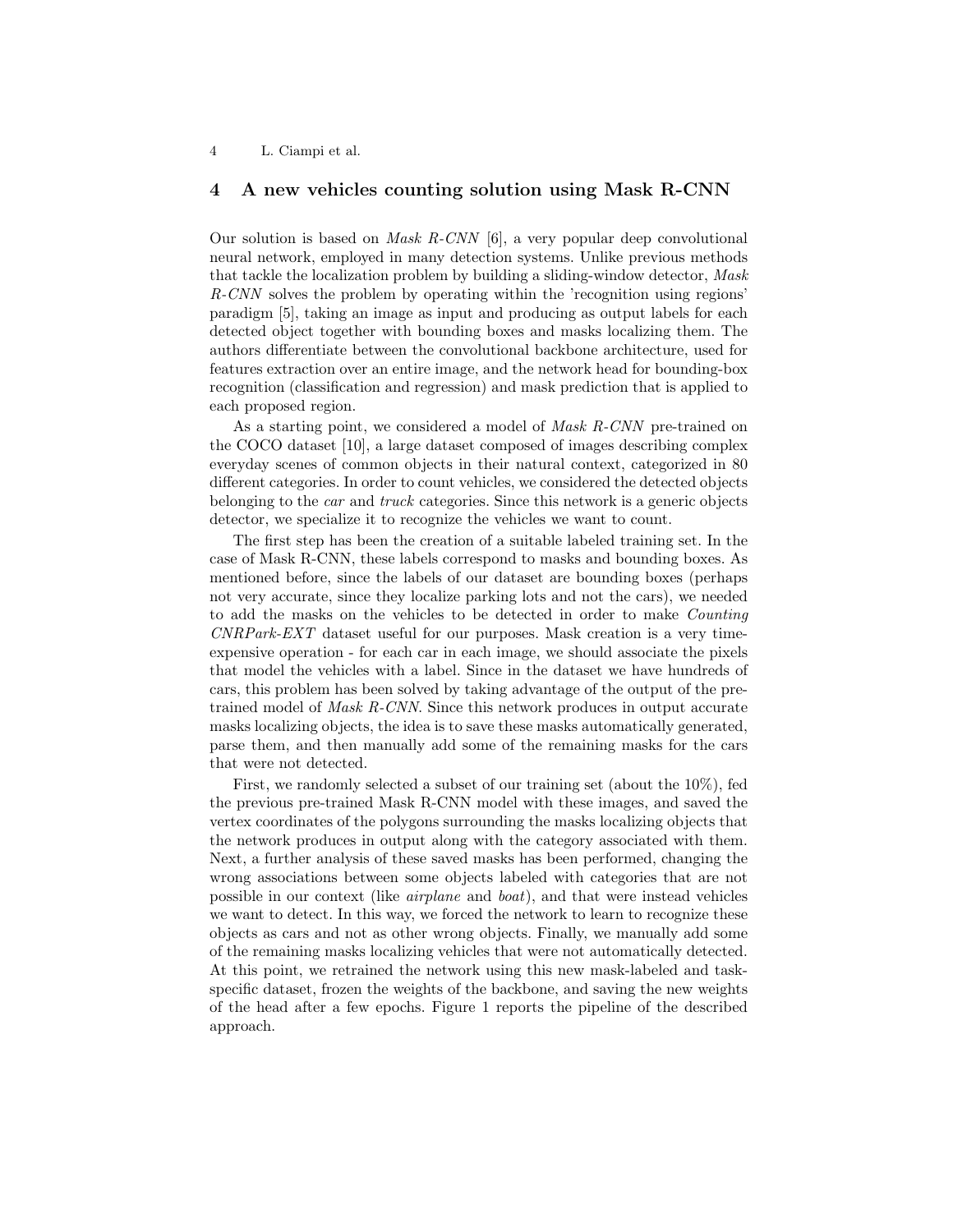

Fig. 1. Pipeline of our approach: we generate labels for the training set saving masks automatically generated by a pre-trained version of Mask R-CNN, parsing them and manually adding the missing ones. Then we use this annotated-dataset in order to re-train Mask R-CNN, specializing it in the detection of the vehicles we want to count.

#### 5 Evaluation

In this section, we present the methodology and the results of the experimental evaluation. For testing purposes, we have used the test subset of the Counting CNRPark-EXT dataset.

Evaluation Metrics Following other counting benchmarks, we use Mean Absolute Error (MAE) and Root Mean Square Error (RMSE) as the metrics for comparing the performance of our solution against other counting approaches present in literature. MAE is defined as follows:

$$
MAE = \frac{1}{N} \sum_{n=1}^{N} |c_n^{gt} - c_n^{pred}|
$$
\n(1)

while RMSE is defined as:

$$
RMSE = \sqrt{\frac{1}{N} \sum_{n=1}^{N} (c_n^{gt} - c_n^{pred})^2}
$$
 (2)

where N is the total number of test images,  $c_{gt}$  is the actual count, and  $c_{pred}$  is the predicted count of the n-th image. Note that as a result of the squaring of each difference, RMSE effectively penalizes large errors more heavily than small ones. Then RMSE should be more useful when large errors are particularly undesirable.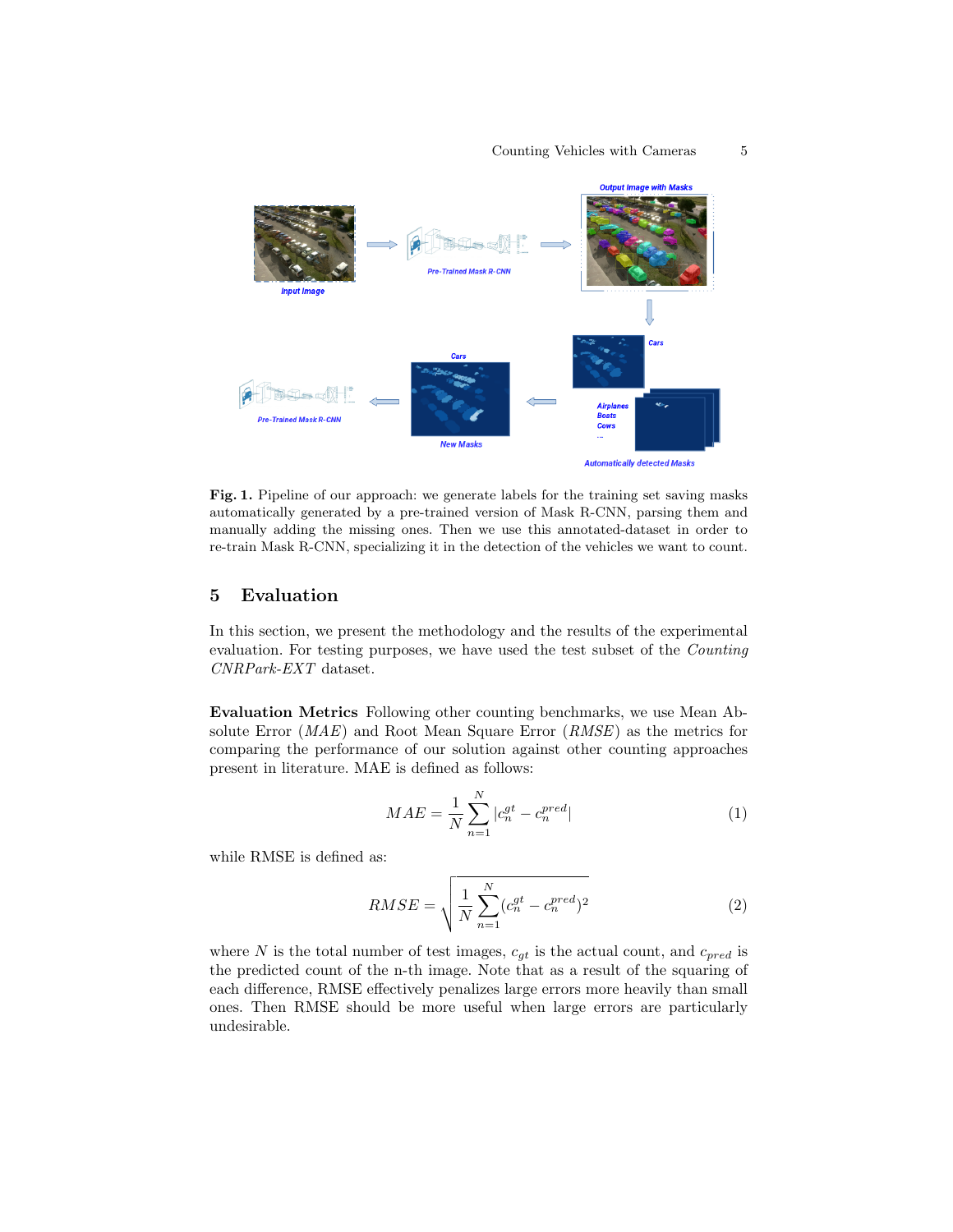#### 6 L. Ciampi et al.

The above two metrics are indicative of quantifying the error of estimation of the objects count. However, as pointed out by [11], these metrics contain no information about the relation of the error and the total number of objects present in the image. To this end, another performance metric is taken into account, which is essentially a normalized MAE, that we call Mean Occupancy Error  $(MOE)$ , because in this work quantifies the error in the evaluation of the occupancy of a car park, defined as:

$$
MOE = \frac{1}{N} \sum_{n=1}^{N} \frac{|c_n^{gt} - c_n^{pred}|}{num_s lots_n}
$$
\n(3)

where  $num\_ slots_n$  is the total number of parking lots in the current scene. In the next, this evaluation metric is expressed as a percentage.

Comparisons with the state of the art We have compared our vehicles counting solution against the method proposed in [2], a state-of-the-art approach for car parking occupancy detection, based on  $mAlexNet$ , a deep CNN specifically designed for smart cameras. This work represents an indirect method for counting cars in a car park, where the counting problem is cast as a classification problem: if a parking lot is occupied we increment the total number of cars, otherwise not.

The main drawback of such an approach is that the locations of the monitored objects of a scene must be known in advance. This technique fails if it is applied on a new camera added in the car park, just because it does not have the knowledge about where car slots are located: a preliminary annotation of the new camera and a new train of the network are then mandatory operations. So, this issue makes this car counting method not directly applicable in unconstrained contexts.

On the other hand, as already mentioned before, our counting approach is able to count vehicles without any extra information about the parking lots locations. Nevertheless, results using this classification approach applied to the Counting CNRPark-EXT dataset can be used as a baseline and as a basis of comparison.

Results The results of the experimental evaluation are reported in Table 2. Note that our solution not only outperforms the original pre-trained Mask-RCNN, but also it works better than the state-of-the-art approach using  $mAlexNet$ . considering all the three performance metrics.

Since counting errors could be due to different weather conditions (since different weather conditions might produce significant different illuminations of the scenes) and/or to different camera views (different camera views correspond to different perspectives), we perform a further analysis of the results by dividing them according to the number of cameras and to the weather condition they belong to. Figure 2 reports the errors scatter-plots of the errors. Note that, in general, our solution tends to underestimate the number of vehicles present in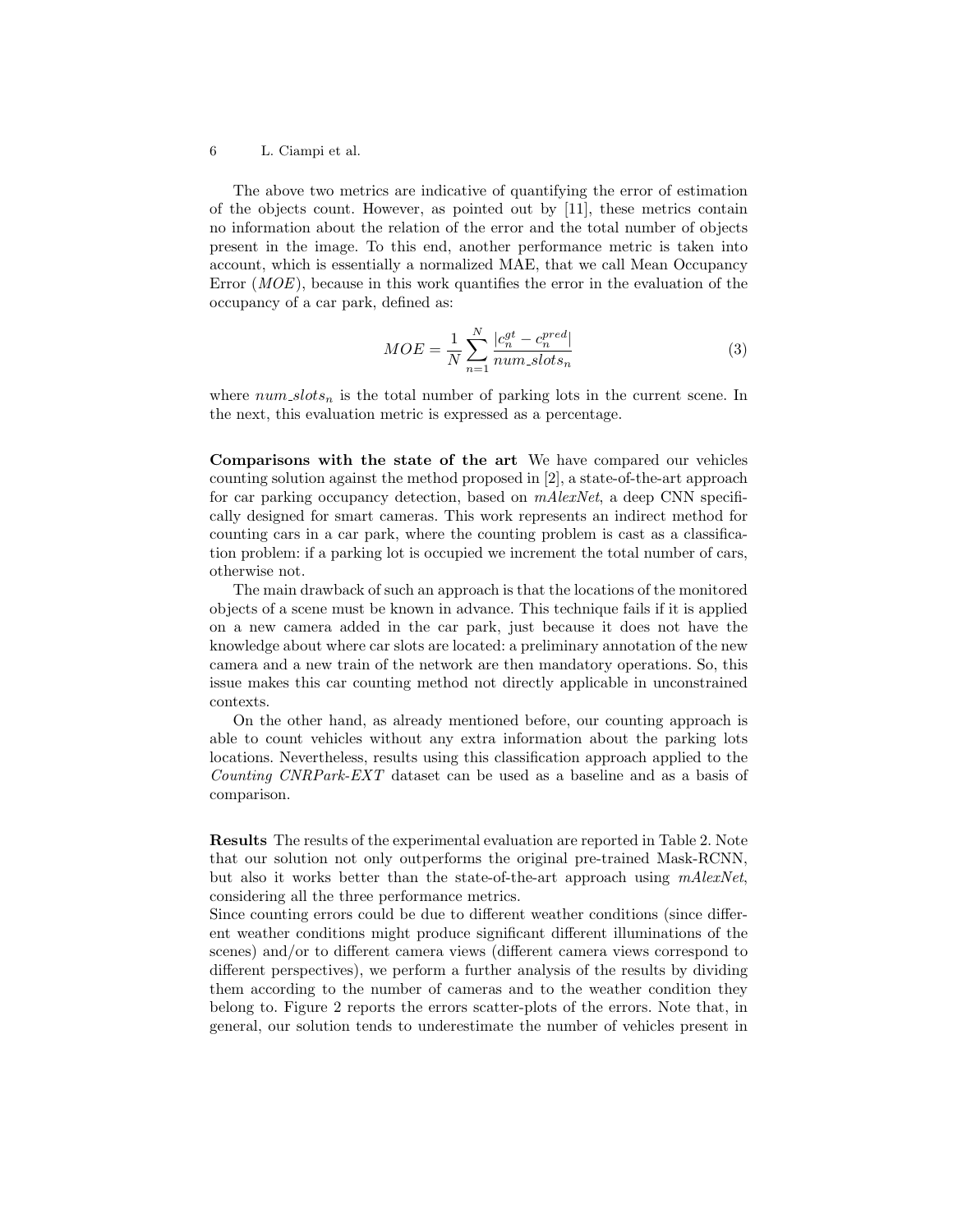| Method                             |                   | MAE RMSE MOE |            |
|------------------------------------|-------------------|--------------|------------|
| mAlexNet                           | $ 1.34 $ $ 2.83 $ |              | $ 4.17\% $ |
| Mask R-CNN                         | $1.56$ 2.89       |              | $ 5.23\% $ |
| Re-trained Mask R-CNN $ 1.05 $ 2.1 |                   |              | $3.64\%$   |

Table 2. Results in terms of MAE, RMSE and MOE.

the scene, but it responds well to perspective and illumination changes, having only a small performance decrease considering frames belonging to camera nine.



Fig. 2. Scatter-plots of the errors.

## 6 Conclusions

In this paper, we presented an efficient solution for counting vehicles in parking areas that exploit deep Convolutional Neural Networks (CNNs) to detect vehicles present in challenging scenes. Our proposed methodology does not require any manually entered information about the parking lots locations, allowing a simple 'plug-and-play' installation. The results outperform the ones obtained using the state-of-the-art baseline methods.

As a further contribution, we collected Counting CNRPark-EXT, a dataset containing images of real parking areas captured by nine cameras, with different weather conditions and perspective views.